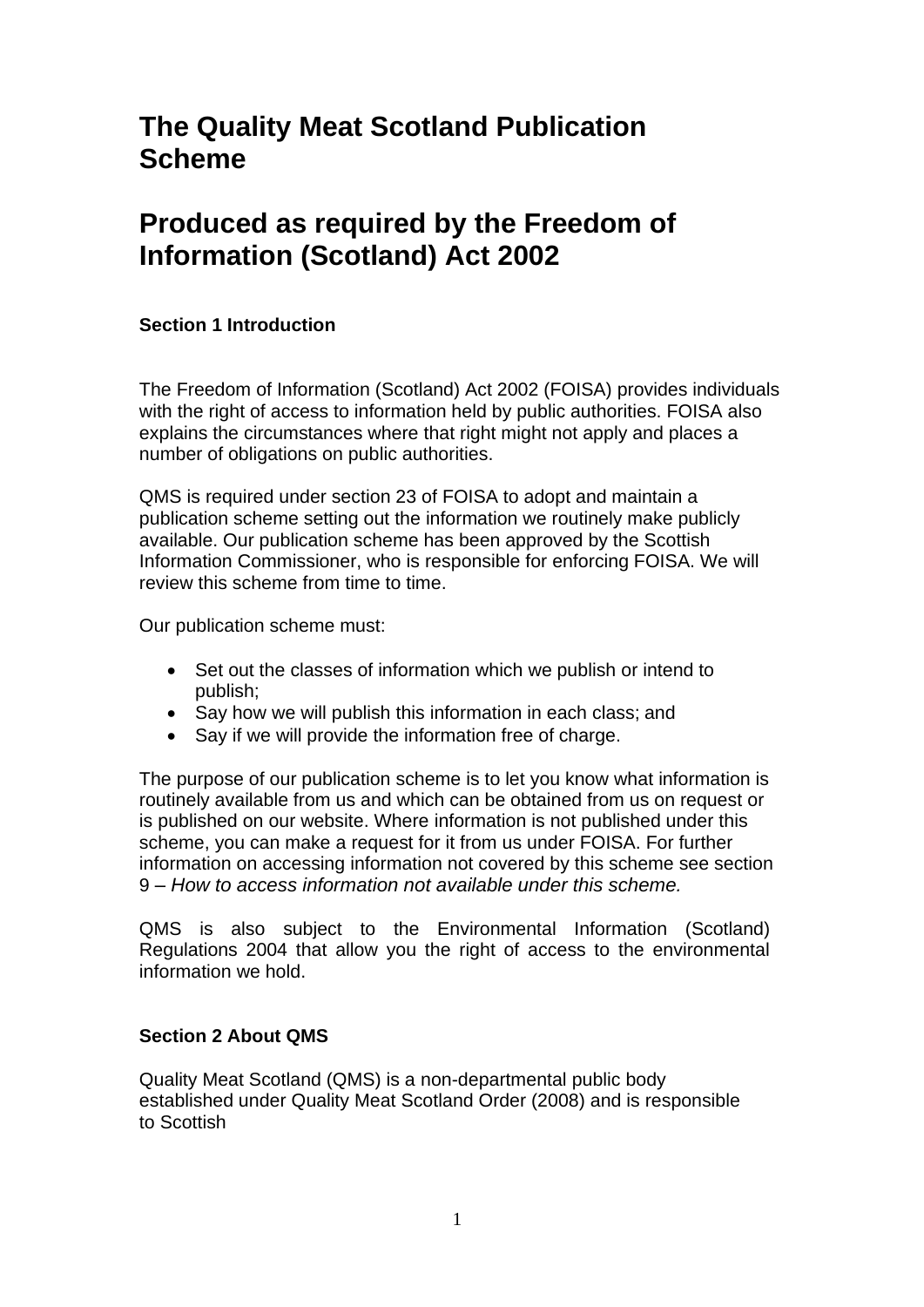Ministers. The powers and functions of QMS as set out in the Order are as follows:

The purpose of QMS is to increase efficiency or productivity in the red meat sector, improve marketing in the red meat sector, improve or develop services that the red meat sector provides or could provide to the community and to improve the ways in which the red meat sector contributes to sustainable development.

QMS has responsibility for a range of statutory functions relating to the development and promotion of the red meat industry in Scotland, as set out in Schedule 1 to the Order, including promoting or undertaking scientific and market research and promoting the production and marketing of the products of the red meat industry in Scotland.

QMS own several self-financing assurance schemes designed to offer consumers assurance about how beef, lamb and pork is produced within Scotland and which form the basis for the protected geographic indicators, *Scotch Beef* and *Scotch Lamb* and the *Specially Selected Pork* brand. Under European wide rules for assurance schemes called EN45011, QMS is not allowed both to set standards and carry out its own inspections. Consequently, although the schemes are owned by QMS, the assessment of the businesses applying for assured status has been contracted out to qualified independent inspectors. These are typically three-year contracts procured within the European Union Procurement Directive 2004/18/EC procedural rules, with the current contracts awarded in 2008.

QMS has a board of 12 non-executive members appointed by Scottish Ministers in accordance with the Code of Practice for Ministerial Appointments to Public Bodies. The Board has corporate responsibility for ensuring that QMS fulfils the aims and objectives set by the Scottish Ministers and for promoting the efficient and effective use of staff and other resources by QMS in accordance with the principles of Best Value.

QMS's predecessor organisations, Quality Meat Scotland Ltd, Scotch Quality Beef and Lamb Association Ltd and Scottish Pig Industry Initiative Ltd were companies limited by guarantee.

#### **Section 3 How to access information from this Publication Scheme**

To comply with FOISA we have designed this publication scheme to provide access to a wide range of information collected, held and used by QMS. However, the scheme does not include a list of individual published documents, as they will change as new documents are published and out of date items are withdrawn. For example, information is removed if it is no longer accurate or relevant to our current work.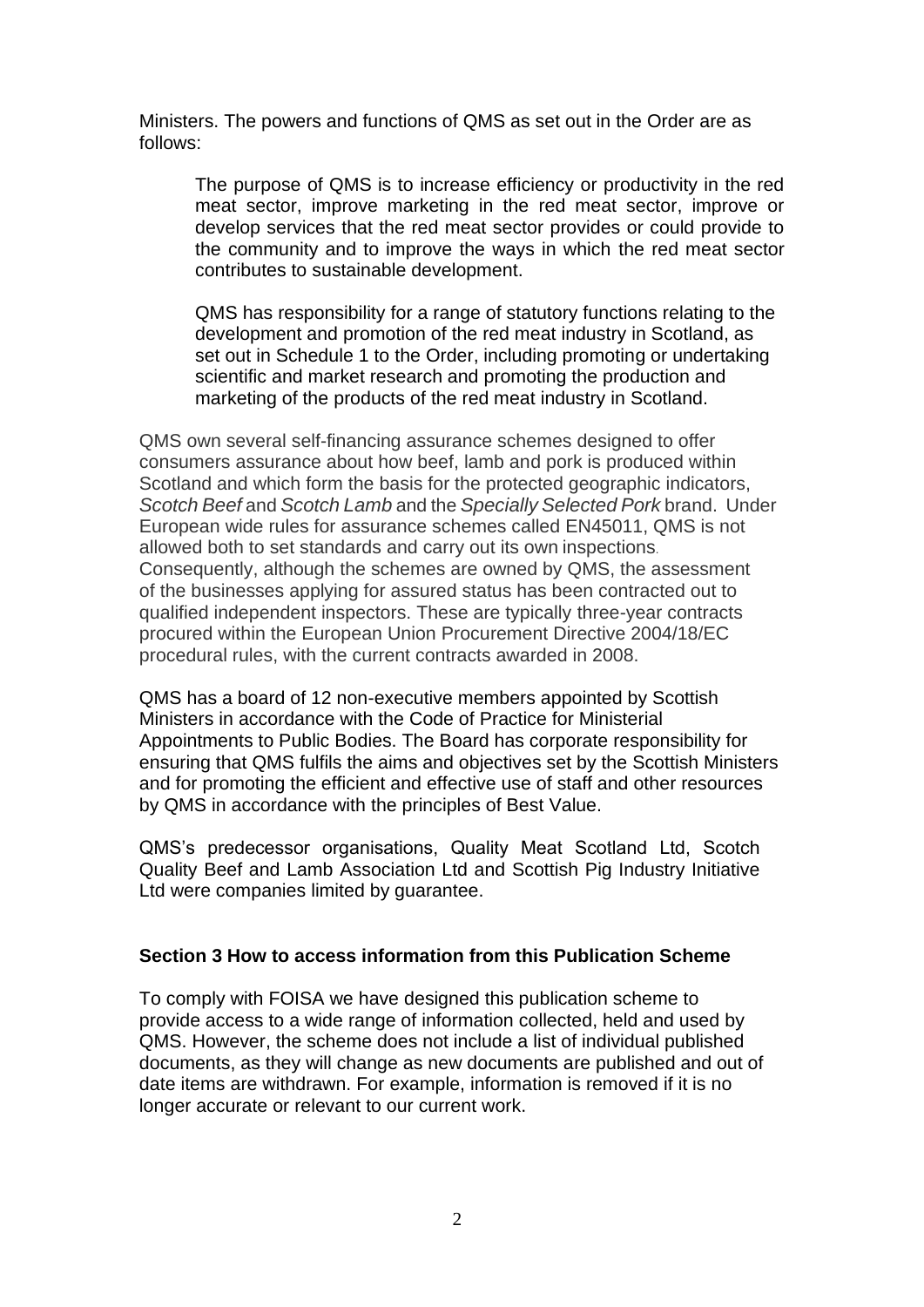Most of the information included in this publication scheme is available on our website [\(www.qmscotland.co.uk\)](http://www.qmscotland.co.uk/) by using the website's "Search" facility. For those without access to the website or those wishing to make a request for information in paper form (where available), the following methods can be used; post, phone or email. When requesting information by letter or email please include your full name, address and telephone number so we can contact you to clarify details if necessary.

By post to:

Freedom of Information Manager Quality Meat Scotland The Rural Centre Ingliston **Newbridge Midlothian** EH28 8NZ

By phoning

the Freedom of Information Manager on 0131 510 7920

By Email to: [info@qmscotland.co.uk](mailto:info@qmscotland.co.uk)

If you have difficulty identifying the information you are looking for or have specific requests not covered by this publication scheme, please contact

Debbie Phillips Quality Meat Scotland The Rural Centre Ingliston **Newbride Midlothian** EH28 8NZ

Tel: 0131 510 7923 Email: [dphillips@qmscotland.co.uk](mailto:dphillips@qmscotland.co.uk)

#### **Section 4 Information that may be withheld**

All information covered by our publication scheme can be either accessed through our website or will be provided promptly following our receipt of your request.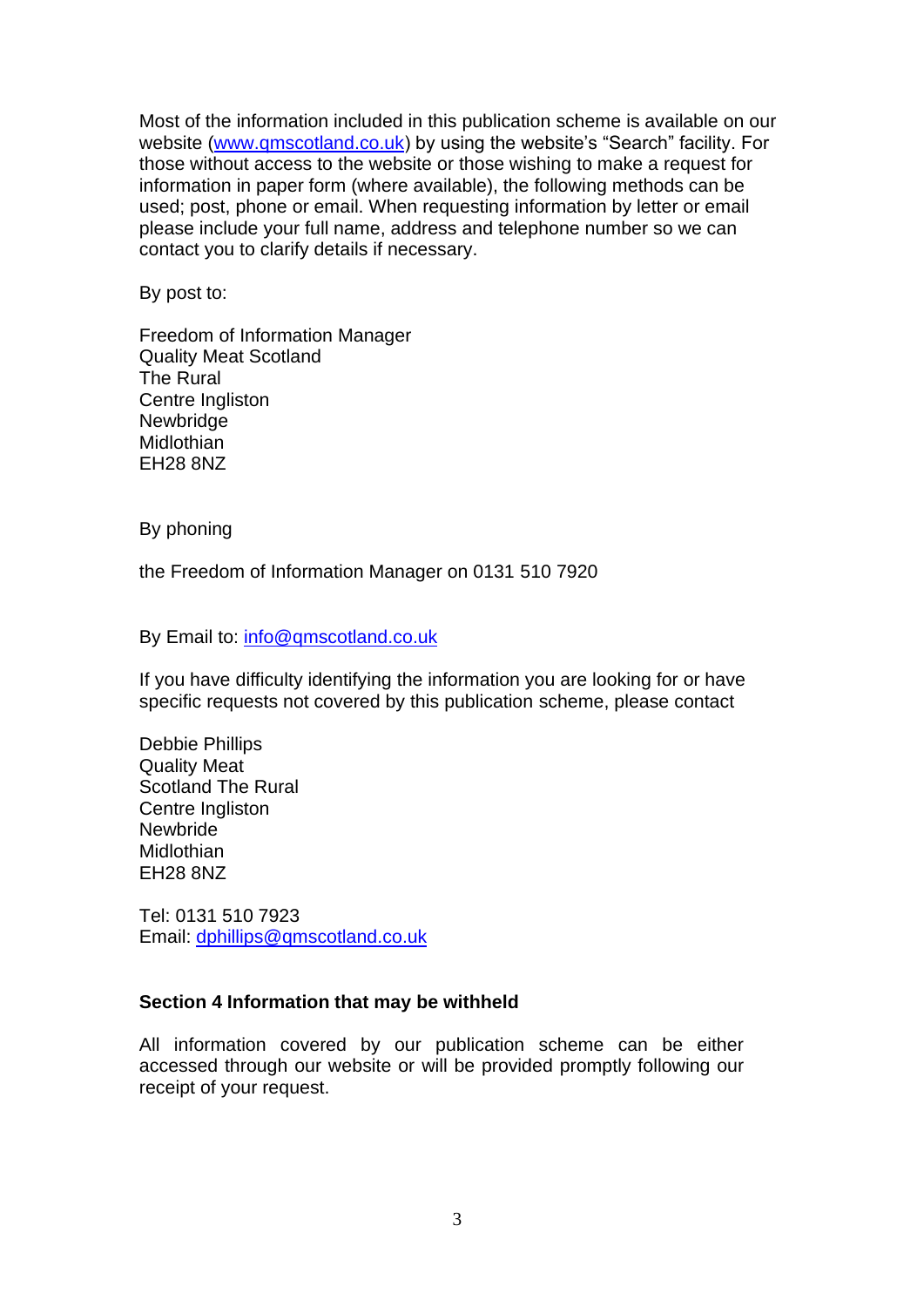Our aim is to be as open as possible however, there may be limited circumstances where information is not available or will be withheld where FOISA expressly permits it.

Where information is withheld, we will inform you of this and the reasons why within 20 working days of receiving a valid request. If you wish to complain about any information which has been withheld from you, please refer to the *feedback and complaints* section below.

### **Section 5 Charging policy**

Most of the information made available under this scheme is available free of charge. However, if you ask for several copies of documents we may charge for the cost of retrieval, photocopying, postage etc. We will tell you if we intend to charge at the time of your request. Any charge will be payable in advance.

Where charges are applied, photocopied information will be charged at a standard rate of 10p per A4 side of paper (black and white copy) and 30p per A4 side of paper (colour copy). Computer discs will be charged at the rate of £1.00 per CD-Rom. We will pass on the postage charges to the requester at the cost to QMS of sending the information by first class post.

If your request requires additional work, we will apply the following considerations:

> We will respond within 20 working days to requests that will take less than 40 hours of aggregated staff time to fulfil. This information will be provided at no cost to the applicant.

Where a request will require more than 40 hours of aggregated staff time, we will make a charge for this request within the limits established in FOISA. We will notify you of this charge, which will be payable in advance of carrying out the work needed to address your request.

#### **Section 6 Copyright policy**

The supply of documents under Freedom of Information Act does not give the person or organisation that receives them the right to re-use them in any way that would infringe copyright. Infringements include making multiple copies, publishing and issuing copies to the public.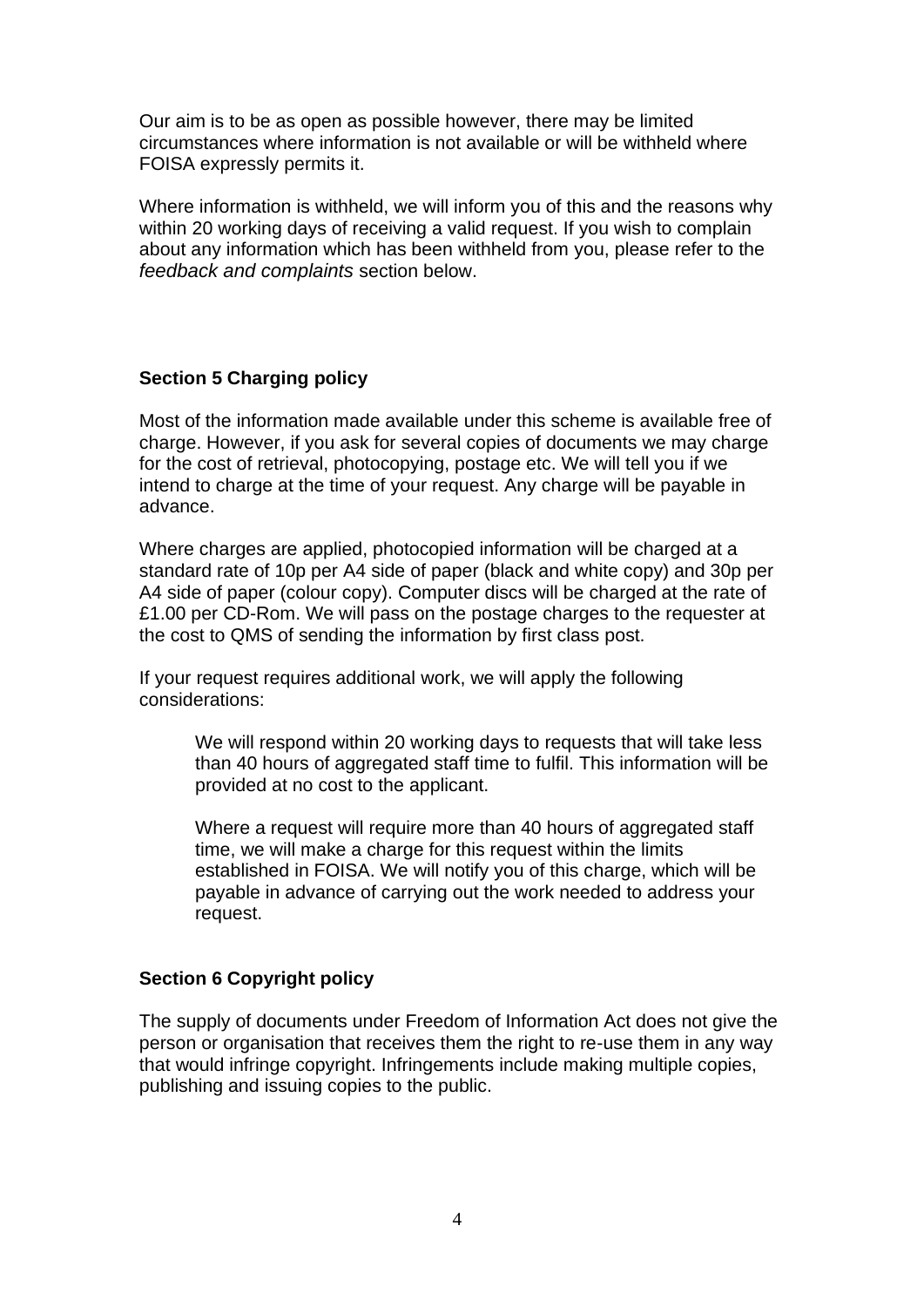Brief extracts of the material may be reproduced under the fair dealing provisions of the Copyright, Designs and Patents Act 1988 (sections 209 and

30) for the purposes of research for non-commercial purposes, private study, criticism, review and news reporting.

Details of arrangements for reusing material owned by Quality Meat Scotland are available by contacting the Head of Marketing and Communications by phoning 0131 510 7920 or by email at [info@qmscotland.co.uk.](mailto:info@qmscotland.co.uk) Authorisation to re-use material not owned by QMS should be sought from the copyright holders concerned.

#### **Section 7 Records management and disposal policy**

We operate records management procedures that control how long we keep information and when we dispose of it. However, within the lifetime of this publication scheme it is likely that we will remove information if it is no longer accurate or relevant to our current work.

The policy is currently under review and a revised copy of the policy will be available by September 2013.

If we receive a request for information that has been disposed of we will make this clear and try to assist in any other way we can.

#### **Section 8 Feedback and complaints**

FOISA requires that we review our publication scheme from time to time. As a result, we welcome feedback on how we can develop our scheme further. If you would like to comment on any aspect of this publication scheme, then please contact us. You may, for example, wish to tell us about:

Other information that you would like to see included in the scheme; Whether you found the scheme easy to use; Whether you found the publication scheme useful; Whether our staff were helpful; Other ways in which our publication scheme can be improved.

Our aim is to make our publication scheme as user-friendly as possible, and we hope you can access all the information we publish with ease. If you do wish to complain about any aspect of the publication scheme however, then please contact us and we will try and resolve your complaint as quickly as possible.

You can send any comments or suggestions to: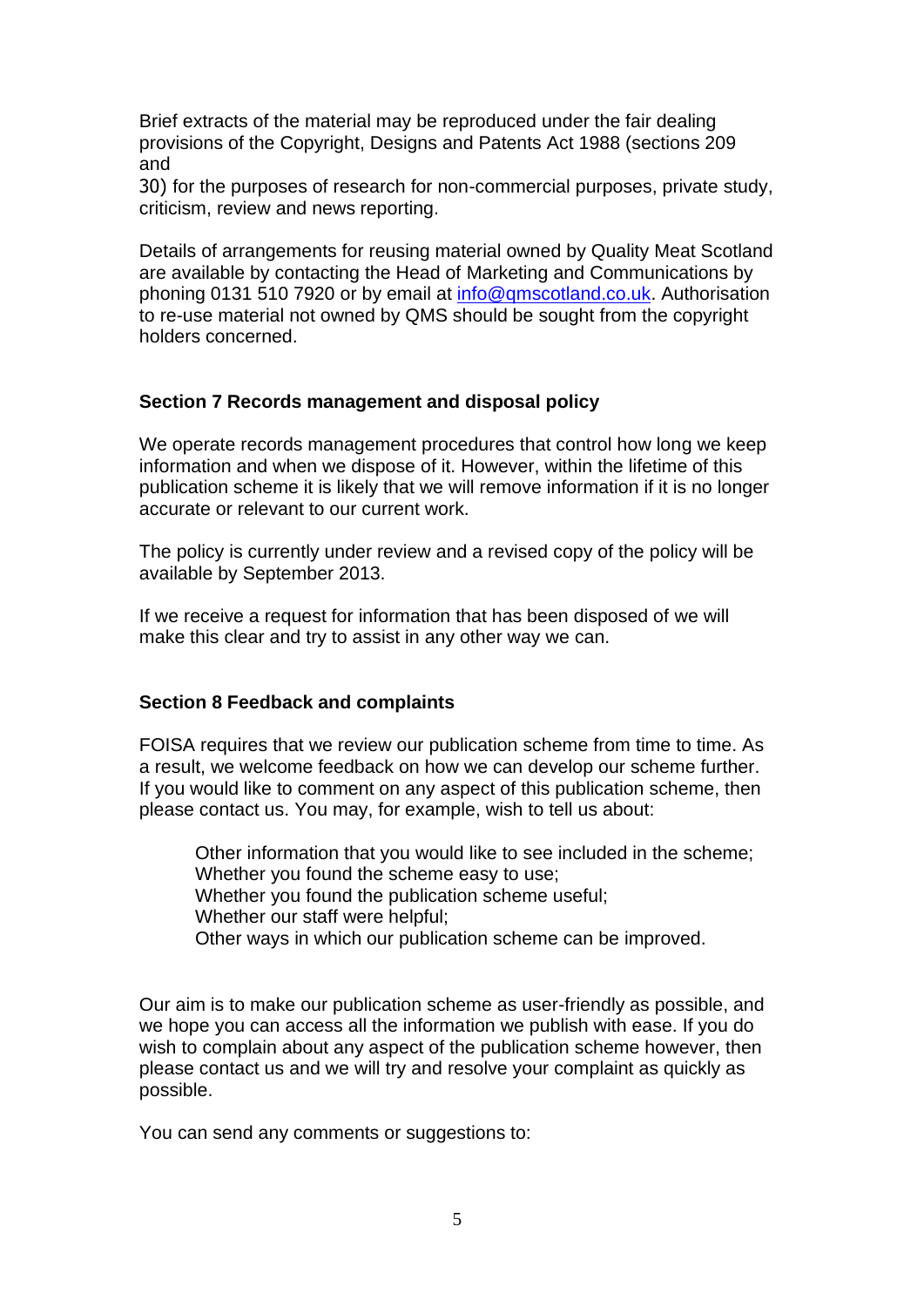Debbie Phillips Quality MeatScotland The Rural Centre Ingliston Newbride Midlothian EH28 8NZ

Tel: 0131 510 7923 Email: [dphillips@qmscotland.co.uk](mailto:dphillips@qmscotland.co.uk)

Any complaint will be acknowledged within two working days of receipt and we will respond in full within twenty working days.

You have legal rights to access information under this scheme and a right of appeal to the Scottish Information Commissioner if you are dissatisfied with our response. These rights apply only to information requests made in writing or another recordable format. If you are unhappy with our responses to your request you can ask us to review it and if you are still unhappy, you can make an appeal to the Scottish Information Commissioner.

The Commissioner's website has a guide to this three-step process, and an enquiry service is available Monday to Friday from 9:00am to 5:00pm. The Scottish Information Commissioner's office can be contacted as follows:

Scottish Information Commissioner Kinburn Castle Doubledykes Road St. Andrews Fife KY16 9DS

Tel: 01334 464 610 Email: [enquiries@itspublicknowledge.info](mailto:enquiries@itspublicknowledge.info) Website: [www.itspublicknowledge.info](http://www.itspublicknowledge.info/)

#### **Section 9 How to access information not available under this scheme**

If the information you are seeking is not available under this publication scheme, then you may request it from us. FOISA provides you with the right of access to the information we hold, subject to certain exemptions.

Should you wish to request a copy of any information that you think we hold and that is not available under this scheme please write to:

The Freedom of Information Manager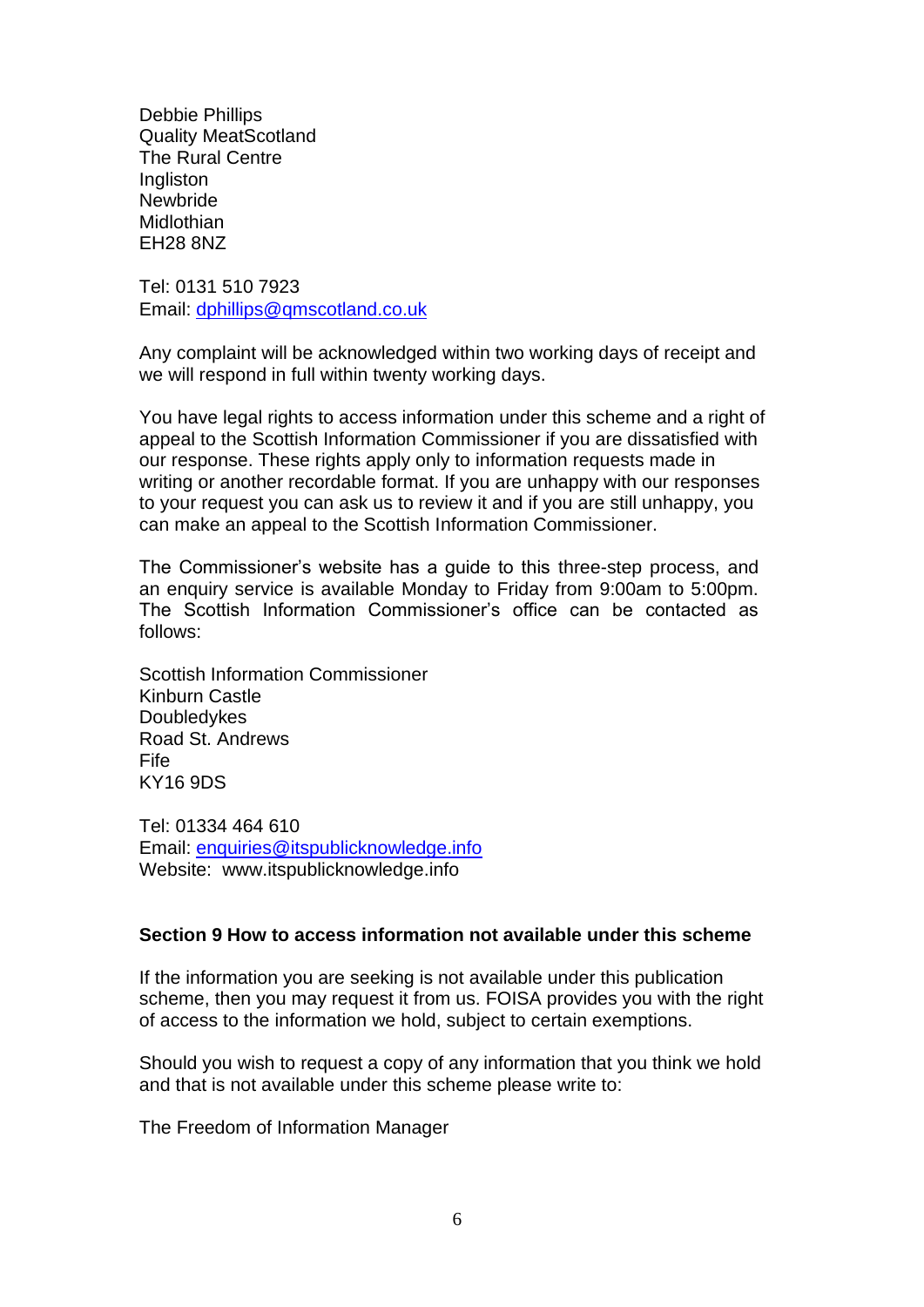Quality MeatScotland The Rural Centre **Ingliston** Newbride **Midlothian** EH28 8NZ

If we do not hold the information or it is exempt from release under FOISA legislation, we will notify you of this and offer advice and assistance to find the information where possible.

If we do hold the information, we reserve the right to charge for its collation and delivery to you and notify you of the cost. The principles we will use in determining the charge are:

- There will be no charge for information requests which cost under £100 to process.
- Where information costs between £100 and £600 to provide you may be asked to pay 10% of the cost.
- We are not obliged to respond to requests which will cost us over £600 to process.
- In calculating any fee, staff time will be calculated at actual cost per staff member hourly salary rate to a maximum of £15 per person per hour.
- We do not charge for the time to determine whether we hold the information requested, nor for the time it takes to decide whether the information can be released. Charges may be made for locating, retrieving and providing information to you.
- In the event that we decide to impose a charge we will issue you with a notification of the charge (a fees notice) and how it has been calculated. You will have three months from the date of issue of the fees notice in which to decide whether to pay the charge. The information will be provided to you on payment of the charge. If you decide not to proceed with the request there will be no charge to you.

You may be aware that you can request information that relates to the environment under Environmental Information (Scotland) Regulations 2004. The act makes provision for charges to be levied for providing environmental information. QMS will use the general charging structure detailed above for processing a request for environmental information. In addition, QMS will charge for photocopying and postage. Photocopied information will be charged at a standard rate of 10p per A4 side of paper (black and white copy) and 30p per A4 side of paper (colour copy). We will pass on the postage charges to the requester at the cost to QMS of sending the information by first class post.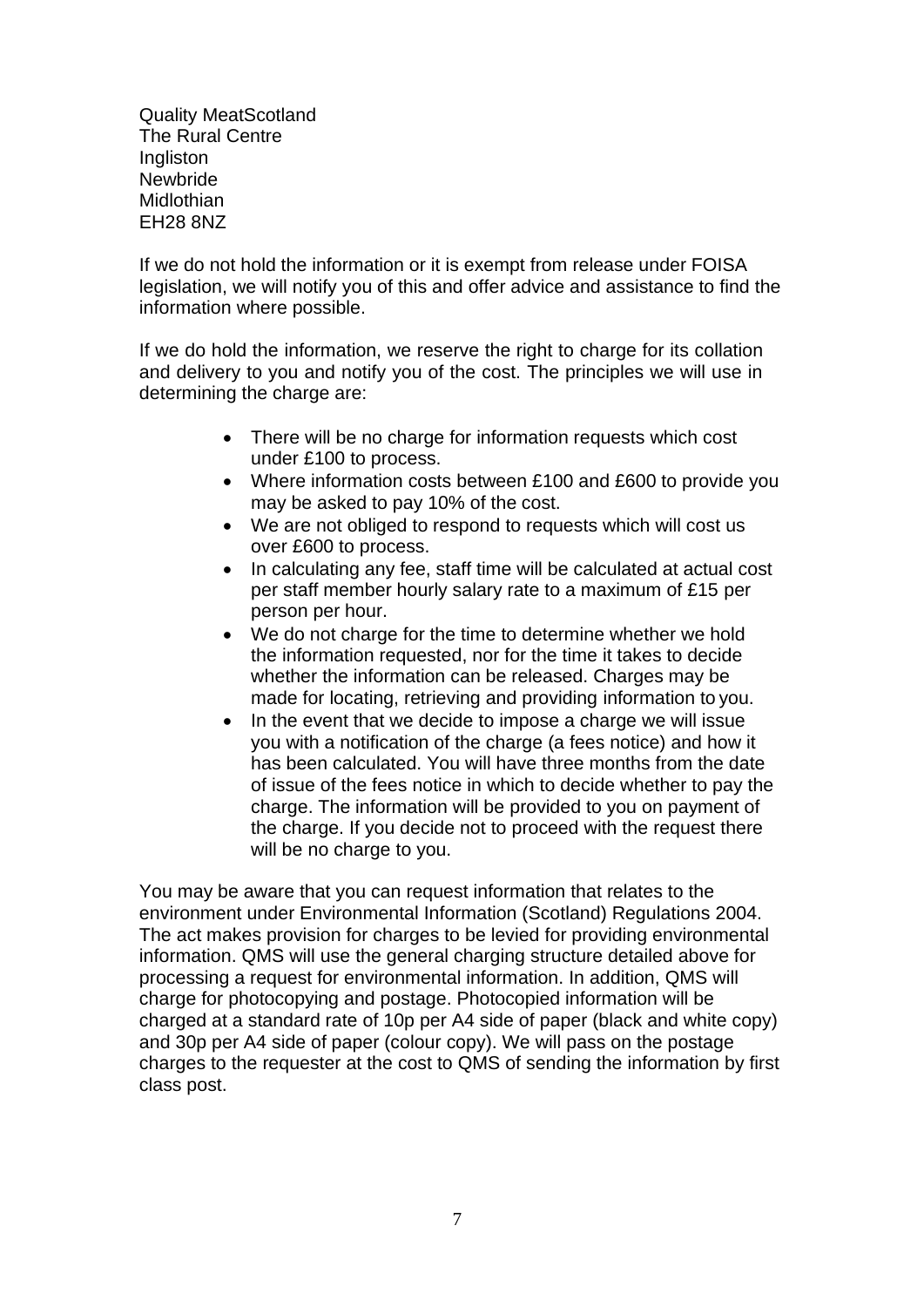#### **Section 10 Classes of information**

This section provides details of the classes of information that we routinely make available through our website or the QMS office.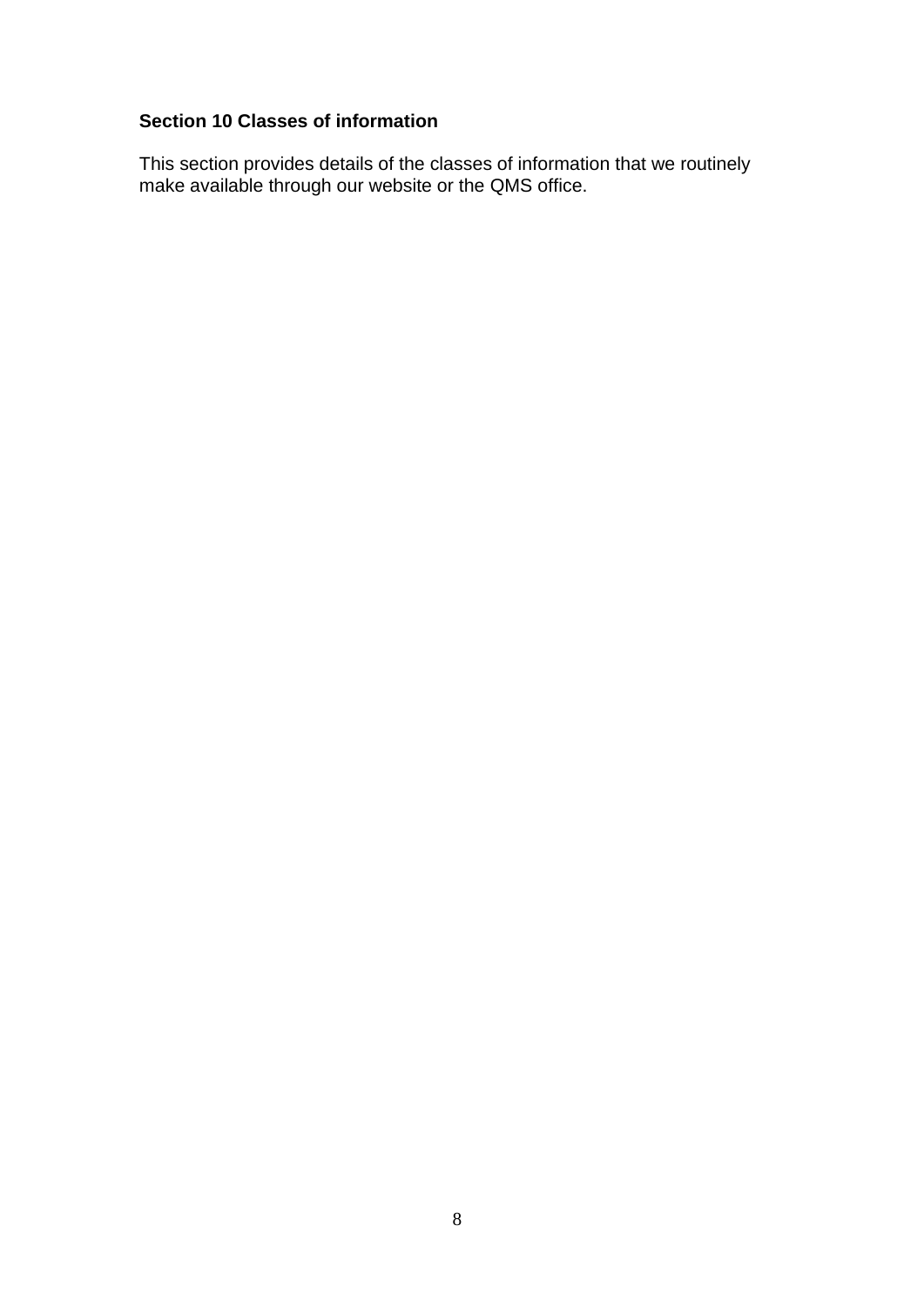# **Quality Meat Scotland Publication Scheme – 2013**

## **Classes and sub-classes of information**

All information included in this publication scheme is available free of charge except were indicated.

| <b>Class</b>                    | <b>Sub class</b>                                               | <b>Description</b>                                                                                                                                                                                                                                                                                                                                                  | <b>Format/availability</b>                                                                                                                                        |
|---------------------------------|----------------------------------------------------------------|---------------------------------------------------------------------------------------------------------------------------------------------------------------------------------------------------------------------------------------------------------------------------------------------------------------------------------------------------------------------|-------------------------------------------------------------------------------------------------------------------------------------------------------------------|
|                                 |                                                                |                                                                                                                                                                                                                                                                                                                                                                     |                                                                                                                                                                   |
| Corporate<br><b>Information</b> | Overview of<br>establishment,<br>functions and<br>constitution | <b>The Quality</b><br><b>Meat Scotland</b><br>Order sets out<br>the<br>establishment,<br>functions and<br>constitution of<br><b>Quality Meat</b><br>Scotland<br>The Management<br>Statement and<br>Financial<br>Memorandum<br>setting out the<br>broad framework<br>within which<br>QMS operates is<br>available on the<br><b>Scottish</b><br>Government<br>website | Hard copy on request<br><b>Statutory Instrument</b><br><b>Available on Scottish</b><br>Government<br>legislation website.<br>Hard copy<br>available on<br>request |
|                                 | Corporate plan                                                 | Sets out the<br>industry operating<br>environment and<br>QMS' strategies<br>for the delivery of<br>its work                                                                                                                                                                                                                                                         | Website or hard copy<br>on request                                                                                                                                |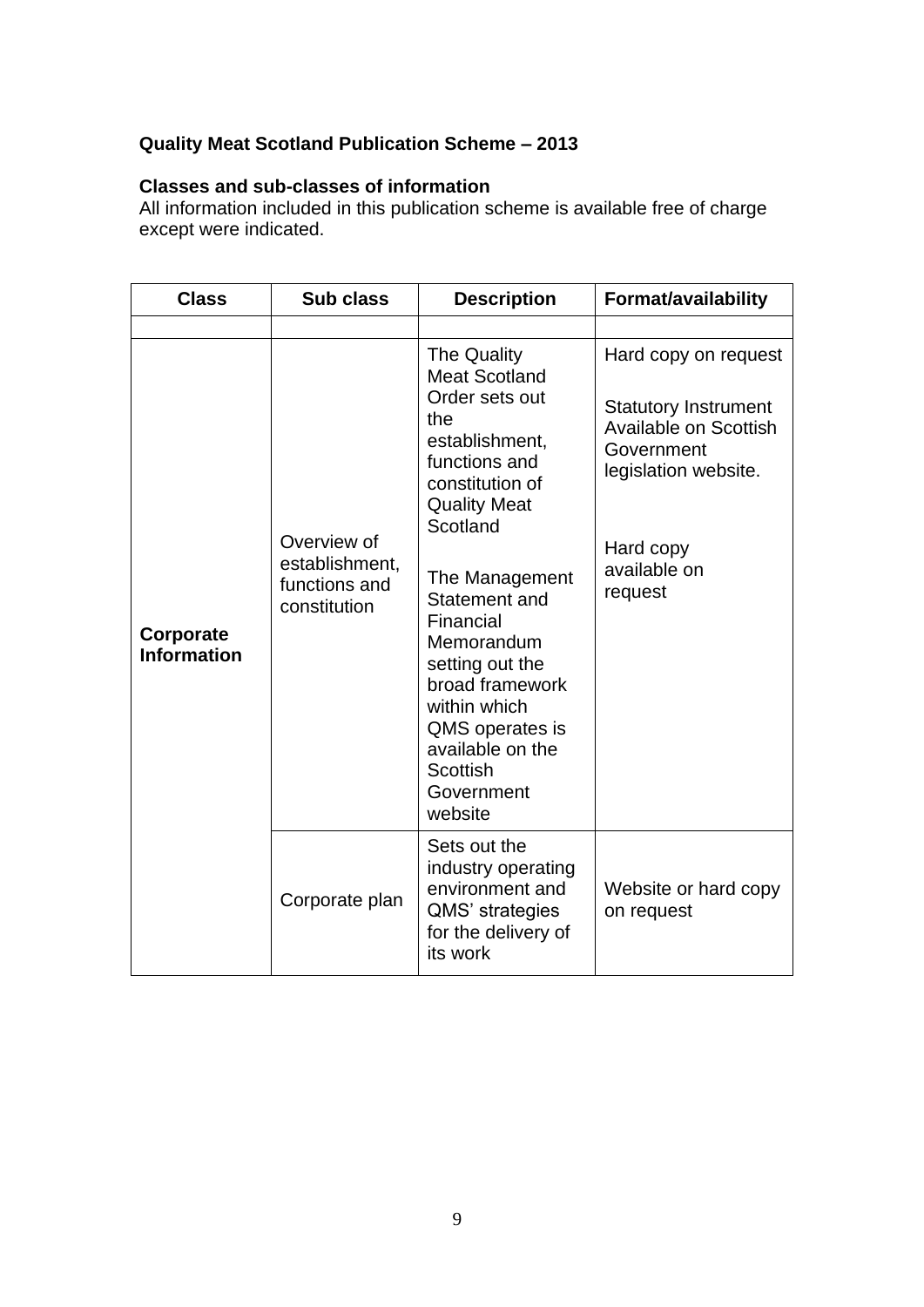| <b>Class</b>                    | Sub class                                                | <b>Description</b>                                                                                                                                                                                                                                                                                                                                                  | Format/availability                                                              |
|---------------------------------|----------------------------------------------------------|---------------------------------------------------------------------------------------------------------------------------------------------------------------------------------------------------------------------------------------------------------------------------------------------------------------------------------------------------------------------|----------------------------------------------------------------------------------|
|                                 |                                                          | Short biography<br>profiles of QMS'<br>current chair and<br>board members                                                                                                                                                                                                                                                                                           | Website                                                                          |
|                                 |                                                          | Code of practice for<br>board members                                                                                                                                                                                                                                                                                                                               | Available on request                                                             |
|                                 | <b>Board</b><br><b>Members</b><br>and senior<br>managers | Register of interests<br>of Board members                                                                                                                                                                                                                                                                                                                           | Available on request                                                             |
| Corporate<br><b>Information</b> |                                                          | Remuneration of<br><b>Board members</b>                                                                                                                                                                                                                                                                                                                             | Detailed in Annual<br>report and accounts<br>- available on web or<br>by request |
|                                 |                                                          | Organisational<br>structure and<br>contact details of<br>senior staff                                                                                                                                                                                                                                                                                               | Website                                                                          |
|                                 | Minutes of<br><b>Board</b><br>meetings                   | A copy of minutes<br>of Board meetings<br>available following<br>approval by the<br>board. A small<br>number of<br>confidential papers<br>that are discussed<br>in closed sessions<br>may be withheld.<br>Decisions on<br>closed session<br>papers are taken<br>with regard to the<br>requirements of<br>FOI (Scotland)<br>2002 and the Data<br>Protection Act 1998 | Website or hard copy<br>on request                                               |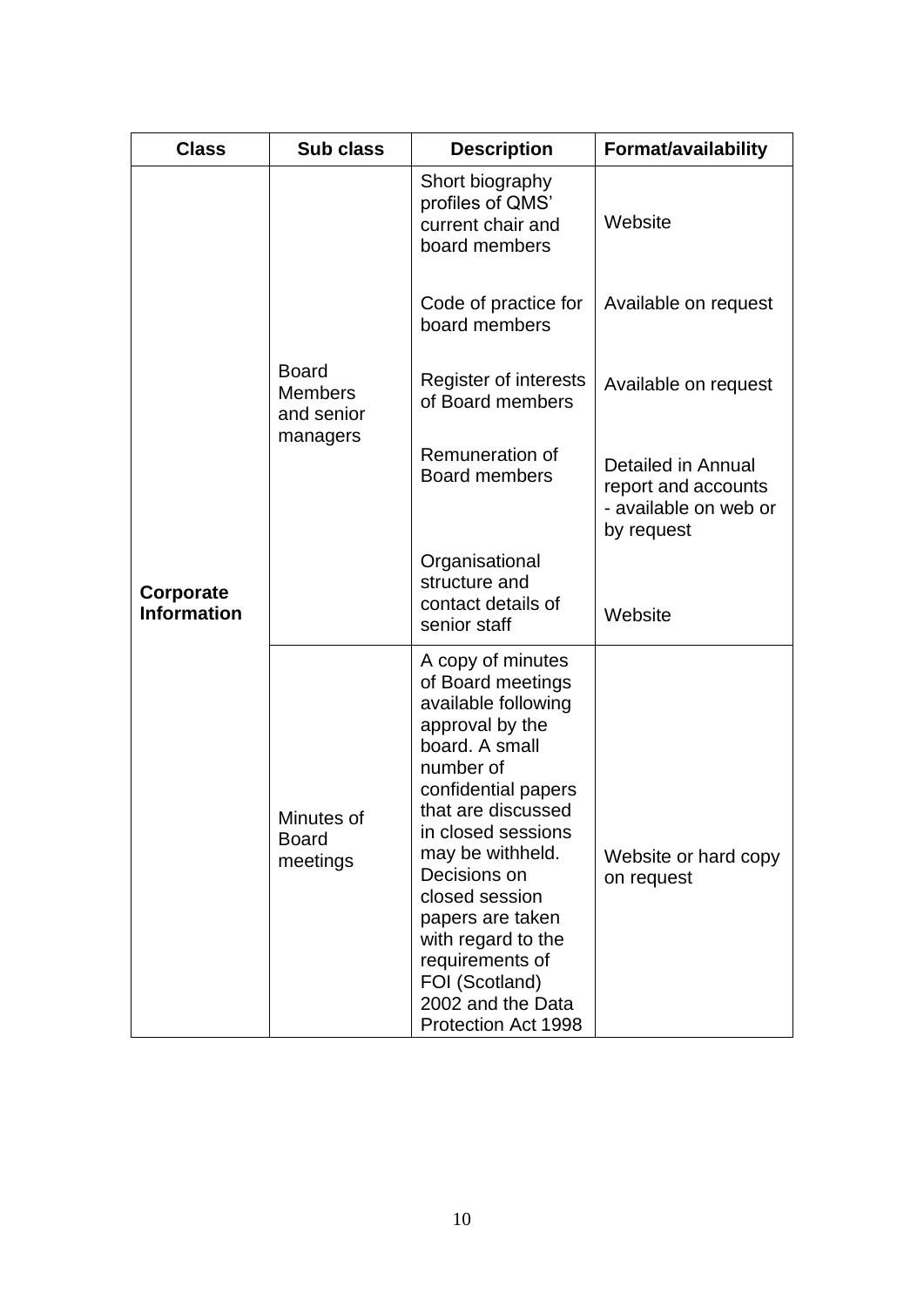| Planning and<br>performance<br>management | An annual<br>summary of<br>completed<br>management plan<br>with objectives,<br>activities and<br>performance<br>measures | Hard copy on request |
|-------------------------------------------|--------------------------------------------------------------------------------------------------------------------------|----------------------|
|-------------------------------------------|--------------------------------------------------------------------------------------------------------------------------|----------------------|

| <b>Class</b>   | Sub class                         | <b>Description</b>                                                                         | <b>Format/availability</b>         |
|----------------|-----------------------------------|--------------------------------------------------------------------------------------------|------------------------------------|
| <b>Finance</b> | Finance<br>Report and<br>accounts | Annual summary of<br>income and<br>expenditure<br>reported in QMS'<br><b>Annual Report</b> | Website or hard copy<br>on request |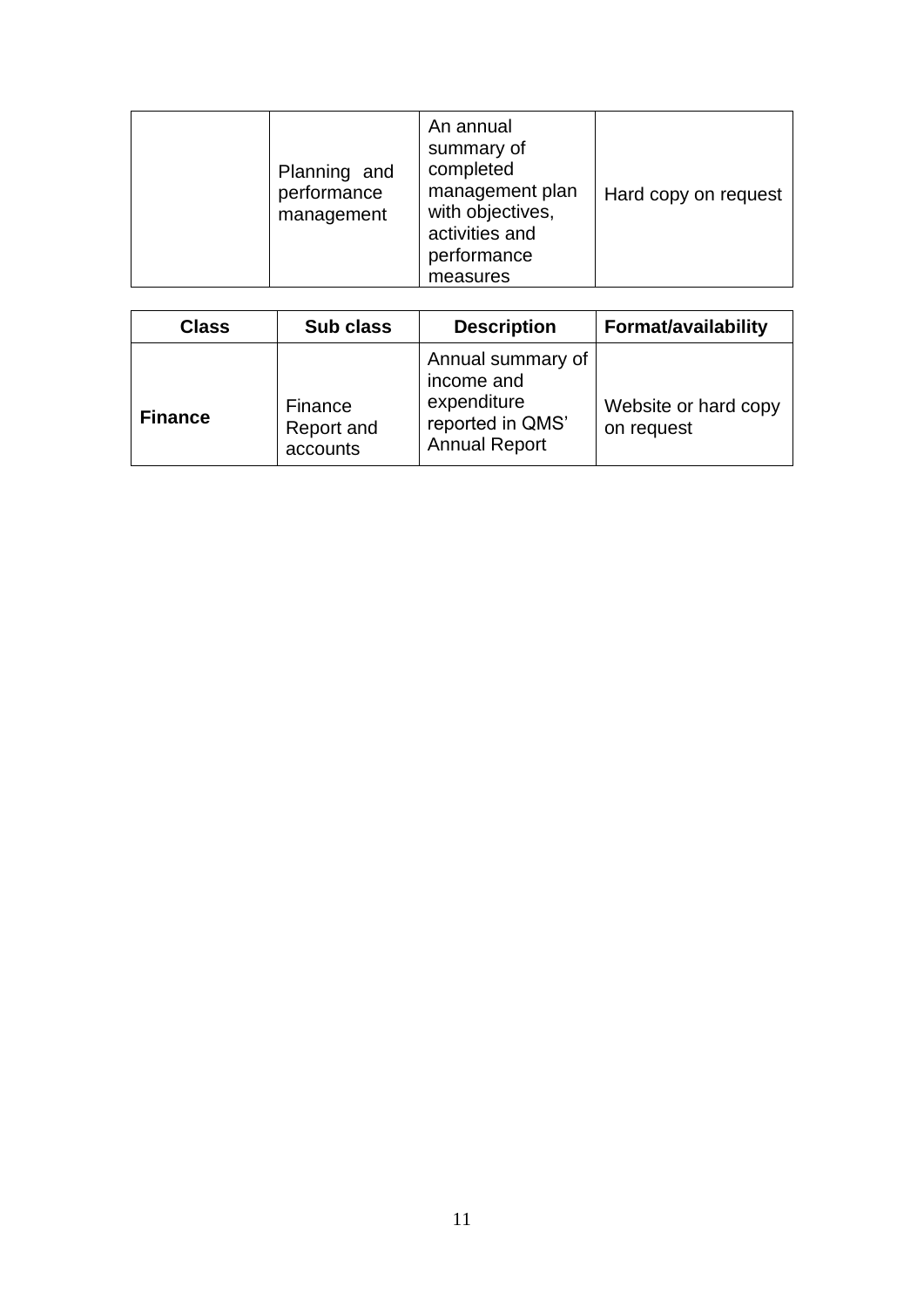|                                  | Finance<br>guidance                                   | <b>QMS</b> operates<br>within the<br>framework of the<br><b>Scottish Public</b><br><b>Finance Manual</b>               | This information is<br>not held by QMS but<br>is available from the<br><b>Scottish Government</b><br>via Internet access -<br>charges will be in line<br>with Scottish<br>Government's<br>general charging<br>policy |
|----------------------------------|-------------------------------------------------------|------------------------------------------------------------------------------------------------------------------------|----------------------------------------------------------------------------------------------------------------------------------------------------------------------------------------------------------------------|
|                                  | Procurement                                           | Policy<br>statement<br>and<br>guidance<br>on<br>tendering                                                              | Hard copy<br>available on<br>request                                                                                                                                                                                 |
|                                  |                                                       |                                                                                                                        |                                                                                                                                                                                                                      |
| <b>Information</b><br>management | Freedom<br>of<br>information<br>publication<br>scheme |                                                                                                                        | Website and hard<br>copy on request                                                                                                                                                                                  |
|                                  |                                                       |                                                                                                                        |                                                                                                                                                                                                                      |
| <b>Human</b><br>resources        | Vacancies                                             |                                                                                                                        | Job vacancies are<br>published on the<br>QMS website as<br>opportunities occur                                                                                                                                       |
|                                  | Employee<br>Handbook                                  | Staff management<br>policies,<br>procedures and<br>guidance                                                            | Available for<br>inspection at the<br>QMS office. Hard<br>copies of relevant<br>sections available<br>on request                                                                                                     |
|                                  |                                                       |                                                                                                                        |                                                                                                                                                                                                                      |
| Corporate<br>news                | News releases                                         | <b>Current news</b><br>releases and<br>archived releases<br>(since January<br>2009) are<br>available on the<br>website | Website                                                                                                                                                                                                              |
|                                  | Industry<br>events                                    | Calendar of<br>events on website                                                                                       | Website                                                                                                                                                                                                              |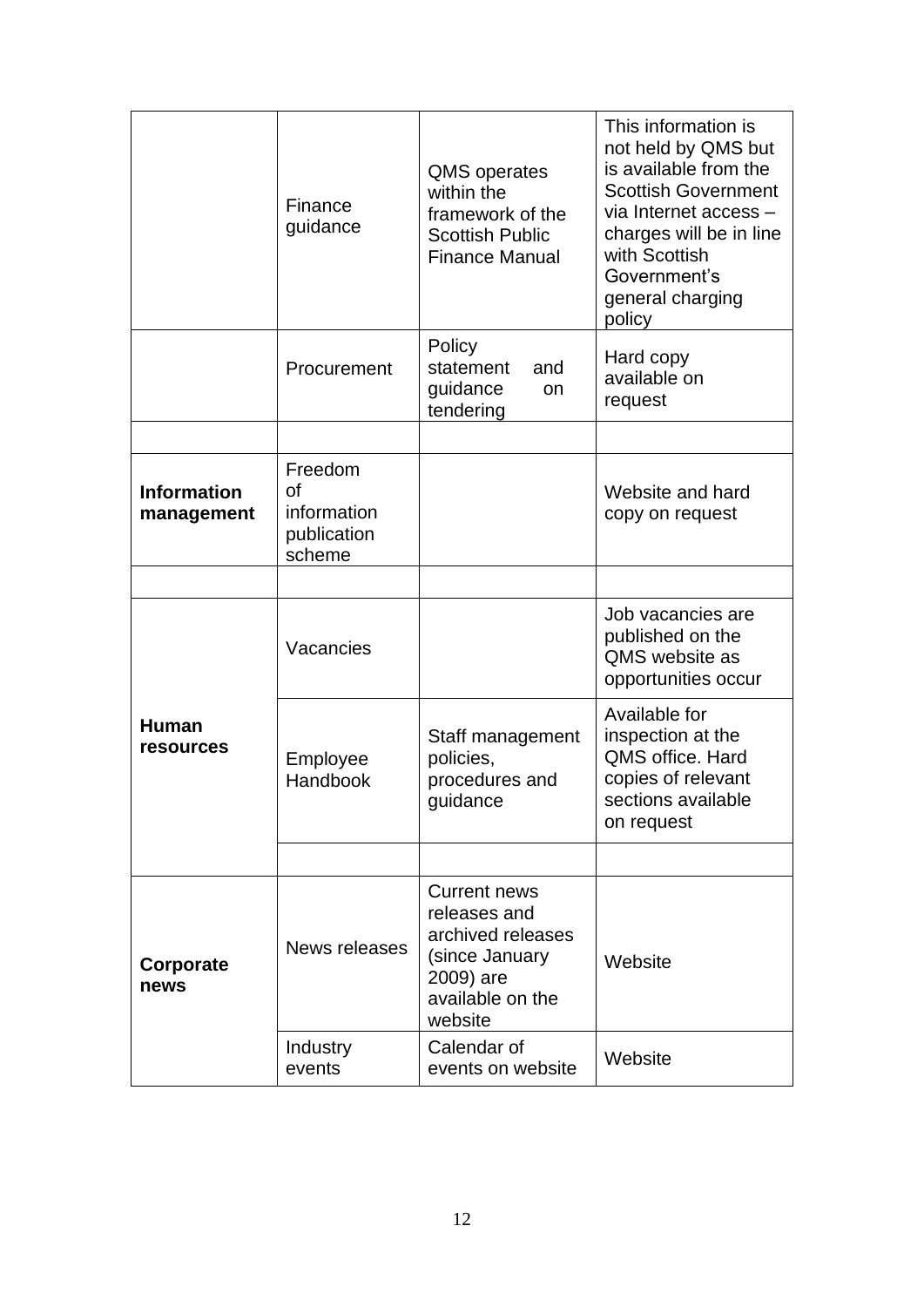| <b>Class</b>             | Sub class                                    | <b>Description</b>                                                                                                            | Format/availability                |
|--------------------------|----------------------------------------------|-------------------------------------------------------------------------------------------------------------------------------|------------------------------------|
|                          |                                              | Details of the<br>individual<br>schemes (which<br>may include<br>environmental<br>information) are<br>published on the<br>web | Website or hard copy<br>by request |
|                          | Assurance<br>schemes                         | Membership<br>application<br>forms                                                                                            | Website or hard copy<br>by request |
| <b>QMS</b><br>activities |                                              | <b>PGI</b> status<br>checker allowing<br><b>Farm Assurance</b><br>status of livestock<br>producer to be<br>checked            | Website                            |
|                          |                                              | List of scheme<br>members<br>(excluding farm<br>assurance)                                                                    | Website or hard copy<br>by request |
|                          | Commissioned<br><b>Technical</b><br>Research | Research<br>reports and<br>updates                                                                                            | Website or hard copy<br>by request |
|                          | Research<br>opportunities                    | <b>Business</b><br>opportunities -<br>tenders for<br>research activity<br>are published on<br>the website                     | Website or hard copy<br>on request |
|                          | Research and<br>Development<br>activities    | Annual R&D report                                                                                                             | Website or hard copy<br>on request |